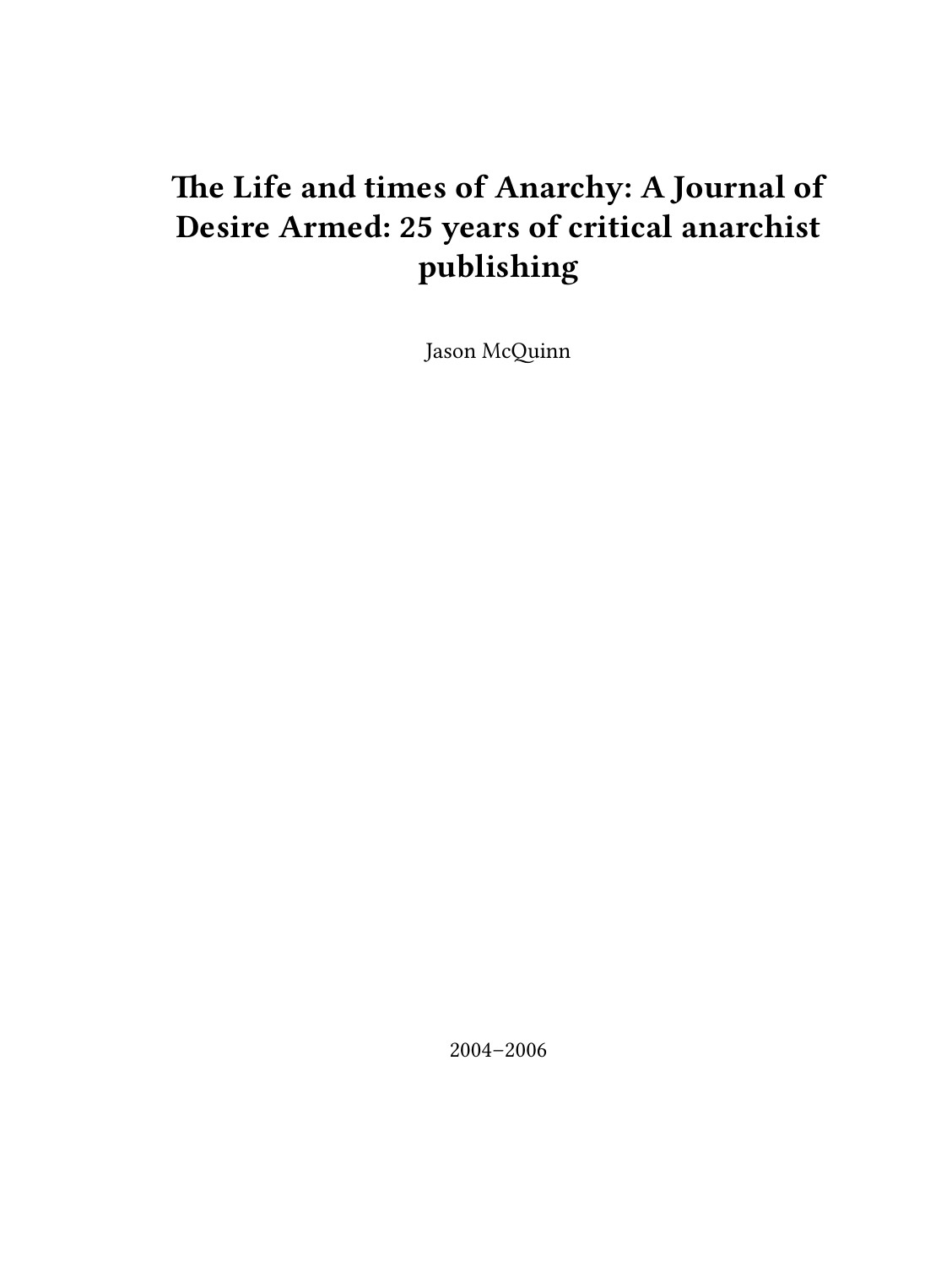## **Contents**

| The first Decade of Anarchy magazine. The rebirth of North American anarchism | $_{3}$ |
|-------------------------------------------------------------------------------|--------|
|                                                                               | - 5    |
|                                                                               | - 8    |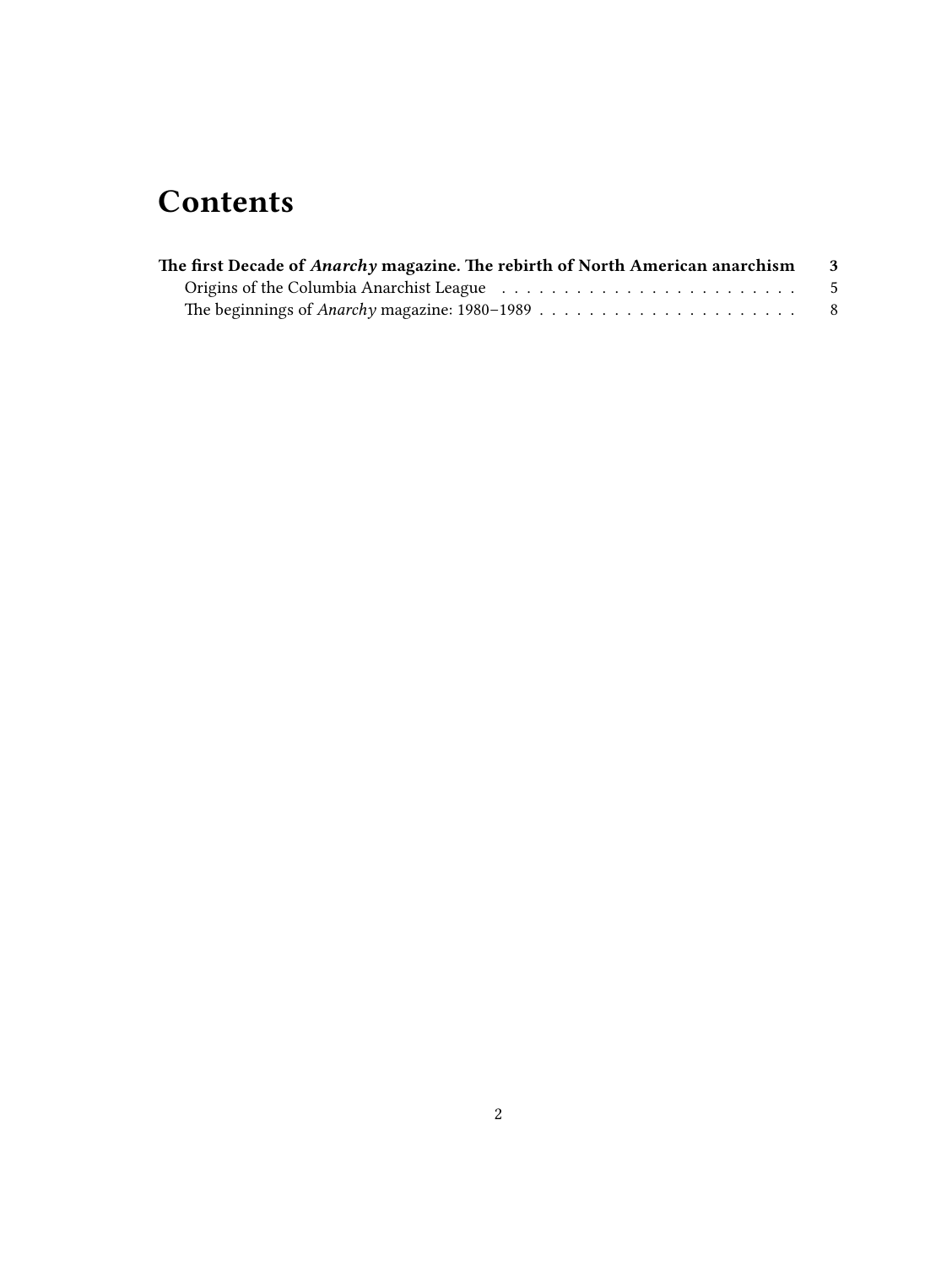## <span id="page-2-0"></span>**The first Decade of** *Anarchy* **magazine. The rebirth of North American anarchism**

Throughout the 1950s and early '60s most of the historical anarchist movements around the world looked like just that, historical movements — withering and dying out where they hadn't already done so. In fact, one former-anarchist writer, George Woodcock, announced in his wellknown 1962 anthology, *Anarchism: A History of Libertarian Ideas and Movements*, that anarchism as a social-political movement had had its day.

By chance I happened across one of the more lively remaining embers of the North American anarchist milieu in the late 1960s as a crippled teen attending a Midwestern high school in a thoroughly white, working-class suburb of St. Louis. Like many others of my generation, I followed with great interest the emergence and radicalization of the civil rights movement, the anti-Vietnam war movement, the growing hints of the oncoming second wave of feminism, the slow ecological awakening, and the many student struggles around the continent. Unable to participate directly in any substantial way due to my relative isolation, lack of mobility and consequently limited range of opportunities, I spent much of my time during my high school years reading about the then-current crises and researching the histories of radical theories and movements. One of the radical threads that interested me greatly happened to be the criticism of schooling. And this led eventually to some of the writings of Paul Goodman, one of the more notable and controversial educational critics of the time. While reading one of his books, probably in 1967 or 1968, I happened across a line in *Notes of a Neolithic Conservative*, in which he mentioned his perspective in a off -hand way by saying something like: "I, of course, am an anarchist."

From that first indication that the word "anarchist" could qualify as more than a swearword for reactionaries and anxious liberals, I began following up on Goodman's hint and discovered, bit by bit, that there were more than a few isolated individuals who opposed capitalism and the state and who happened to call themselves "anarchists." There was a whole historical movement whose activities at one time or another embraced and encompassed all the continents of the world. It didn't take me long to realize that if such a movement had existed, my deepest sympathies lay with both its previous developments and with the obvious need to revive, publicize and rekindle its remaining embers as much as possible. From that time on my eyes and ears were sensitized. I sought out all the occasional fl ashes of activity, slogans, music and other expressions of anarchy amidst the tumult of the late '60s and early '70s milieus of rebellion. Though these were increasingly submerged by a tidal wave of Marxist dogmatism, sectarianism and authoritarianism that has been sometimes slowly, sometimes more quickly, receding for the last couple decades, ever since it contributed so much to suffocating the radical impulses of that time.

There were a few hints of anarchist influence in the North American 1960s besides that of Paul Goodman, but not all that many of substance. If one looked closely one might come across the works of Dwight MacDonald, Allen Ginsberg, Henry Miller, Abbie Hoff man & Jerry Rubin, Gary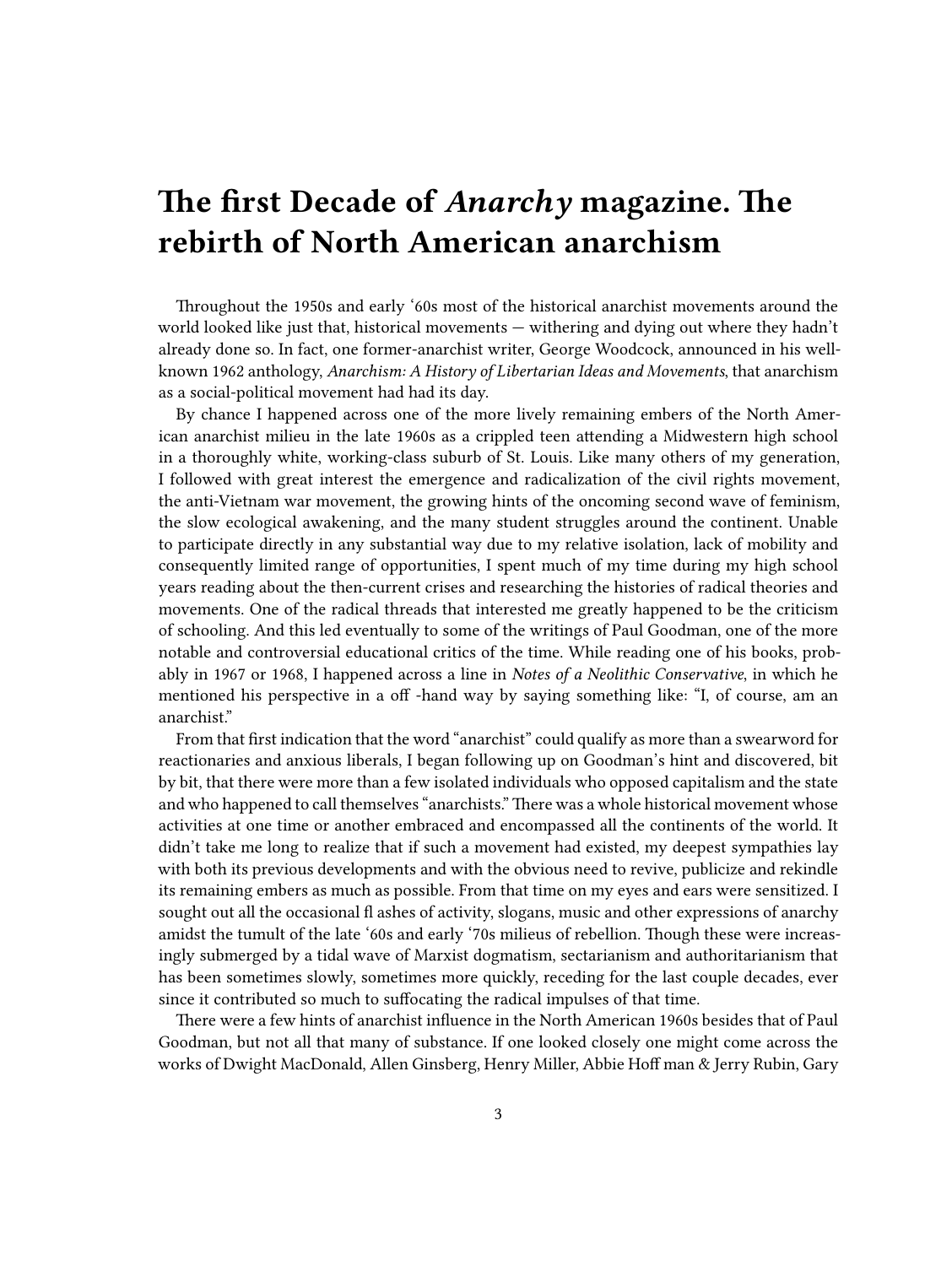Snyder, Judith Malina & Julian Beck (founders of the Living Theater group), Karl Hess (the former Goldwater speech-writer), Dorothy Day & Ammon Hennacy, Kenneth Rexroth and Kenneth Patchen, along with a few others. Also available, were a few assorted remnants of anarchist (and related utopian and cultural radical) treasures from the nineteenth century or early decades of the twentieth century in libraries. Here I encountered William Morris, Charles Fourier, historical accounts of rebellions and revolutions, and even a few Surrealist novels.

Here and there in the underground, anti-war and student press there were other mentions of anarchism or anarchy, most often in the midst of incoherent diatribes against the war and the "establishment" or rants about marijuana & LSD, youth culture, Ché Guevara and Mao-tse- Tung (in the predominant '60s transliteration). At first, aside from the works of Paul Goodman and beyond the Dover editions of Bakunin's God and the State (1970), Roger Baldwin's anthology of *Kropotkin's Revolutionary Pamphlets* (1970) and Emma Goldman's *Anarchism & Other Essays* (1969), or the 1963 Libertarian Book Club edition of Max Stirner's *The Ego and His Own* (reprinted by Dover in 1973), it was still hard to find books in print by or about anarchists in North America. Th is was especially true in the Midwest — though Goodman's works and these four classics remain among the very best and most important contributions to anarchist literature. However, in the aftermath of 1968, and as the 1970s began, something more of an actual anarchist milieu slowly began to take minimal shape throughout the continent. A few books by anarchists from other continents (predominantly European) began trickling in and appearing here (mostly in translation). Some of the most important of these included Daniel Cohn-Bendit's *Obsolete Communism*, the 1974 Abraham Guillén anthology Philosophy of the Urban Guerrilla, and the many Freedom Press reprints from London like the 1974 reprint of Petr Kropotkin's *Fields, Factories and Workshops Tomorrow*. At the time there were also a few theorists and activists struggling (with varying degrees of success and failure) to overcome the dead weight of their immersion in the Marxist tradition by moving in an anarchistic direction: Daniel Guerin (author of *Anarchism*, published in English translation in 1975, also editor of the massive anthology — only available in French at that time — *Ni Dieu, Ni Maitre*), Herbert Marcuse, Henri Lefebvre (the first volume of whose *Critique of Everyday Life* finally appeared in English translation in 1971), and the Situationist International (whose essays and pamphlets began to appear in quantity here only with its dissolution, aside from the 1970 Black & Red editions of *The Poverty of Student Life* pamphlet and of Guy Debord's *Society of the Spectacle*).

North American scholars, and even a few anarchist writers and activists, began appearing in print more often in the later 1960s and early '70s. Irving Horowitz's important anthology, *The Anarchists*, appeared in 1964. Leonard Krimerman & Lewis Perry's anthology, *Patterns of Anarchy*, soon followed in 1966. In 1970 Murray Bookchin's surprising *Post-Scarcity Anarchism* appeared. In 1971 Martin Miller edited a new Kropotkin anthology titled *Selected Readings on Anarchism and Revolution*, before publishing his biography a few years later in 1976. Marshall Shatz's anthology *The Essential Works of Anarchism* appeared in 1971. In 1972 Sam Dolgoff 's *Bakunin on Anarchy* was released. Alexander Berkman's *What is Communist Anarchism?* was also reprinted by Dover in 1972, while Julian Beck's *Life of the Theater* was published the same year. And Paul Avrich's important studies, *The Russian Anarchists* and *The Anarchists in the Russian Revolution*, were published in 1971 and 1973.

Even in the midst of the explosion of underground press periodicals in the 1960s and early '70s few could be classified as even semi- or quasianarchist, like *the Yipster Times* or *Overthrow*. The Match! emerged as an increasingly explicit anarchist periodical under Fred Woodworth, from its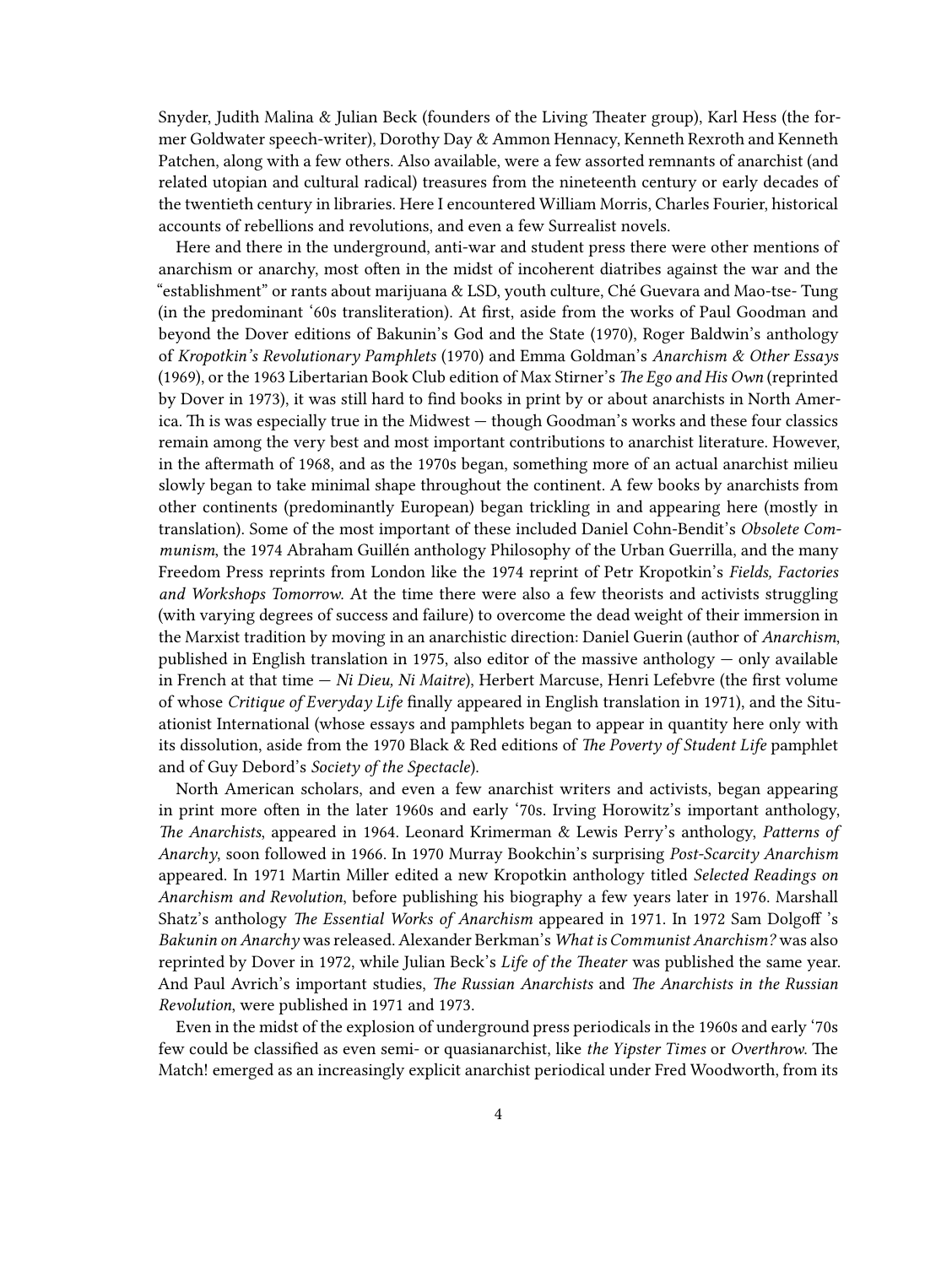days as a collective, anti-war project of the Student Libertarian Action Movement at the University of Arizona. Throughout the '70s the *SRAF Bulletin for Anarchist Agitators* (published by Jim Bumpas from Mountain View, California) made the first sustained, and even somewhat effective, attempt to bridge the isolation of the handfuls of anarchists spread around the continent with both its bulletin and the increasingly frequent SRAF (Social Revolutionary Anarchist Federation) conferences. Later on SRAF groups also launched *Black Star* magazine as well. In 1972 (if I recall correctly) in Montreal the semi-academic journal *Our Generation* made an explicit editorial commitment to libertarian socialism and anarchism. *No Limits* showed up from Madison. A vestigial IWW (Industrial Workers of the World) union was revived with new energy. A handful of issues of the *Black Rose* journal appeared from Massachusetts. And, especially importantly, Detroit's *Fifth Estate* was reorganized as an anarchist paper in 1975, presenting the most stimulating and coherent attempt to that date at synthesizing the best elements of the anarchist and (semi-libertarian aspects of the) Marxist traditions.

Throughout the '60s and early '70s isolated anarchists (and a steadily increasing number of widely scattered anarchist groups) participated in the most important social events of the time, most often as loyal (but often skeptical and critical) participants in the various single-issue movements which made up what many people called "the movement." There were anarchists here and there involved in the civil rights movement, the various student free speech and universityreform movements, the anti-war movement, the gay movement, the feminist movement, the sexual-freedom movement, the anti-nuclear and ecology movements, the back-tonature/ backto-the-land movement, and all the others. There were a fair number of anarchists involved in Students for a Democratic Society, the largest student-left organization of the time, though they were unable to establish an effective identity within the larger group. There was a brief series of anarchist conferences held at Hunter College in New York (I attended the end of one of them in the summer of 1972 after hitchhiking in from Missouri).

Most anarchists at the time — due to the near complete lack of continuity with anarchists from earlier generations — had little knowledge of theoretical nuances or of the history of anarchist movements either here or on other continents. Most were (as they often are to this day) activistoriented and relatively uninterested in radical history or theory, frequently participating in New Left – or even old left – groups (including those which explicitly condemned anarchism) in order to be able to work with anyone at all. Unfortunately, while the spirit of the times was often consciously libertarian, the various Marxist ideologies and organizations were increasingly dominant in practice. Even when anarchists were welcomed into activist groups, they would often find themselves the object of repeated attempts at conversion to Marxism at best, or at worst silenced as a condition for participation. And, almost invariably (as is still often the case), despite proclaiming the importance of "democracy" or even "participatory democracy," major decisions of the various leftist organizations were made behind-the-scenes by leaderships often tied to Marxist political parties or proto-party groups.

#### <span id="page-4-0"></span>**Origins of the Columbia Anarchist League**

After participating in a short-lived high-school underground paper, experimenting with a few drugs, and attending the first Earth Day activities in 1970, I entered college (the first in my family) in St. Louis and began attending meetings and activities of both SDS and, shortly thereafter,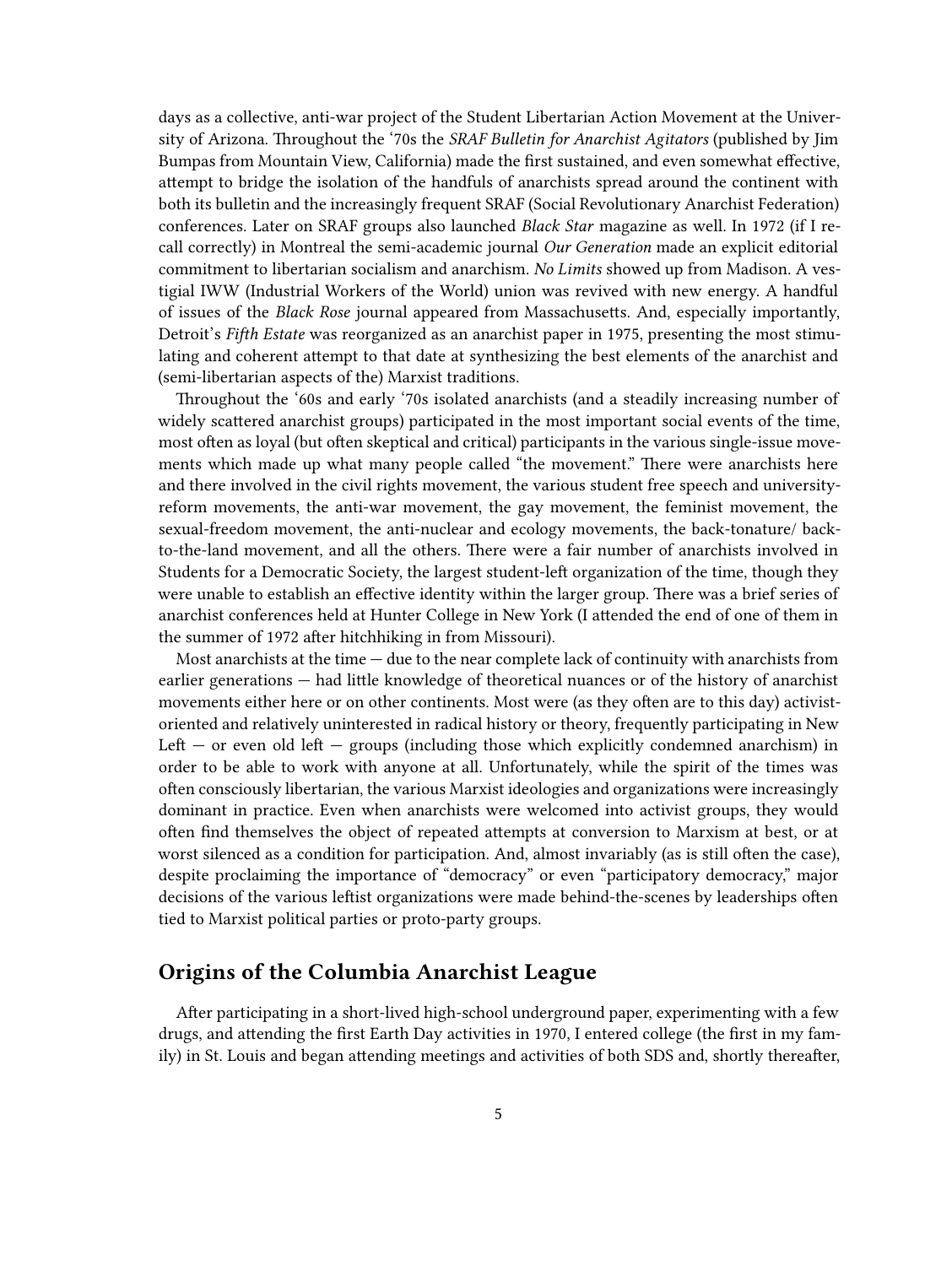the newly-forming St Louis Radical Libertarian Alliance. The SDS chapter was under the control of Progressive Labor Maoists following the then-recent split and was the main leftist group on the University of Missouri-St. Louis campus. The St. Louis RLA (later the St. Louis Anarchists), on the other hand, was a motley study group made up of both capitalist and anti-capitalist libertarians meeting at St. Louis University. It was organized by someone who became a good friend, later moving to Columbia where he helped start our housing coop before writing for *Anarchy* magazine (under the pseudonyms of Badguy and Julian Noa). He had been a member of YAF, the nationally- organized right-wing, pro-capitalist federation (with CIA influence) whose small semi-anarchist/anti-war faction split off at its 1969 St. Louis convention. In a scenario that seemed to play out in many places around the U.S. following the SDS and YAF meltdowns, capitalist and anticapitalist anarchists who had fit into neither left-wing nor right-wing organizations, met, formed a few groups together and explored their common ground (antiwar, anti-state, antiauthority). In the end most of the anarcho-capitalists reverted to a "minimal state" politics, going on to form the misnamed Libertarian Party (which both opposes the creation of free communities and remains enamored with every opportunity for economic exploitation), while a few of the now-former capitalists and most of the anti-capitalist anarchists went on to work and play within the nascent anarchist milieu.

By the mid-70s with the increasing proliferation of local anarchist groups (including ours established in 1974 in Columbia, Missouri), the development of a growing network of anarchistidentified periodicals, and the organization of more and more regional and continent-wide gatherings, there finally began to emerge something of a genuinely self-conscious anarchist milieu across the continent which, while remaining heavily involved with the social movements of the day, also focused on helping anarchists develop the beginnings of their own identity as a potential social force. By 1975 even the usually-quiet Midwest had a noticeable anarchist resurgence with two Midwest anarchist gatherings — one in Columbia during the summer, followed by one in Minneapolis that winter, each drawing participation by from dozens of cities.

By the time our anarchist group in Columbia gained a name and a public existence in the fall of 1974, a number of local anarchists had been increasingly active individually  $-$  and informally together- -for a couple years. Most were involved in one or several underground and alternative media projects, beginning with a local underground tabloid, *The Hard Travelin' Times*, a lessfocused alternative tabloid, *The Community Sun*, and the formation of a "listener-sponsored" alternative community FM radio station, KOPN. Most also participated in a membership-controlled food co-operative, lived in various collective houses, and were involved in other radical, alternative and community projects (including the local independent women's center and rape-crisis line, study groups, and miscellaneous student and community activist projects).

The latter 1970s saw the slow, but steady expansion of the anarchist milieu, both locally and throughout the continent. Anarchist periodicals began popping up all over. *Soil of Liberty* appeared from Minneapolis, *Bayou la Rose* began its itinerant life in New Orleans, a few issues of *Anarcha-Feminist Notes* appeared (for women only), the *North Country Anvil*, a Christian anarchist-pacifist magazine published in rural Minnesota, *Emancipation* began publishing an impressively long run of issues in Washington, DC., *Work and Pay* made an appearance in the San Francisco Bay Area, the Woodstock Anarchist Party put out a quirky periodical, *Anarchy in Atlanta* made an energetic showing in the South, Open Road published an impressive, colorful activist-oriented tabloid from Vancouver, BC, *Bulldozer and Kick It Over* (which still occasion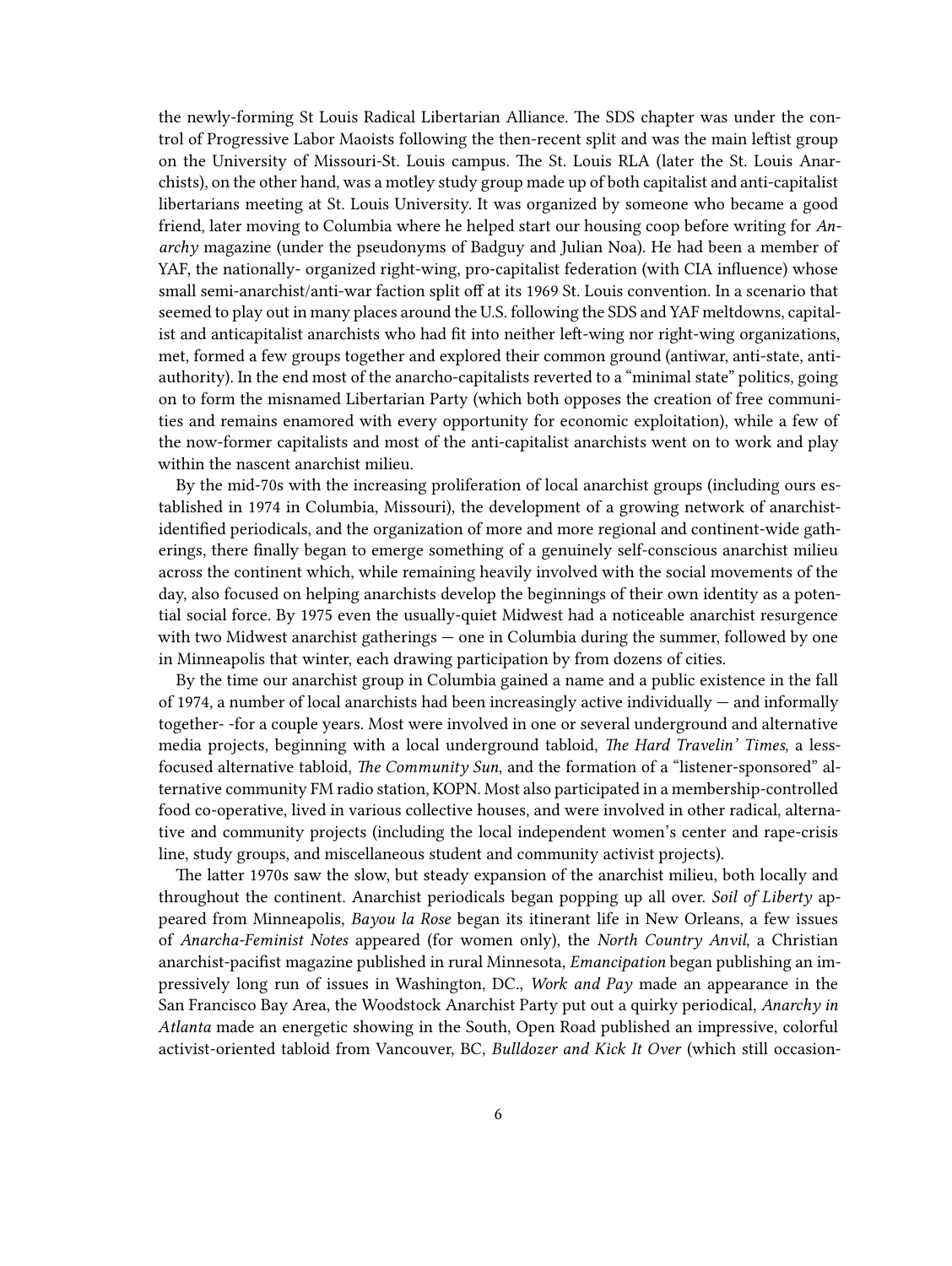ally appears) began publishing in Toronto, and a number of other important projects began to flourish.

The late 1970s saw the withering away of the largely-informal Social Revolutionary Anarchist Federation — following a string of successful gatherings in places as unlikely as Fayetteville, Arkansas (1976) [where the humorless Bruce Allen from Toronto made his memorable retort when conferees broke up to go skinnydipping in the White River outside of Fayetteville — that he "didn't come one thousand miles just to go swimming!"] and Wildcat Mountain (1977), Wisconsin. A new (though short-lived) North American Anarchist Communist Federation was founded in 1978, with a fairly decent paper for the time — at first titled the North American Anarchist and later (following the usual organizational problems, resulting in the federation's disintegration in 1982) renamed *Strike!* In the meantime, the bulk of the anarchist milieu remained intransigently unorganized as (isolated or fraternizing) individuals and informal groups.

The idea of publishing a periodical of some sort was quite natural for our local anarchist group in Columbia. We had already learned printing skills and acquired two large Multilith 1250 printing presses (one a 1250W) for printing posters, leaflets and pamphlets at our housing co-op. We acquired light tables, layout tables, a paper folder, and had plans to build a plate-burner. We even moved a ridiculously large (about 8-foot-long) copy camera up from Texas, intending to build a dark room in our small print shop building. But in the end we didn't have the money or resources to finish this project. And, in fact, most of our local group's printing projects ended up being done in the middle of the night at a rural newspaper's print shop where one of us had a part-time job.

By this time we were engaged in a never-ending series of projects and interventions. For two or three years we held somewhat regular public meetings. These meetings drew both a smattering of genuinely interested individuals (a few of whom became more involved in our group) and the usual assortment of police informers, provocateurs, journalists and (sometimes disruptive) curiosity-seekers. Following involvement in local underground and community newspapers, some of us published the local food co-op's newsletter and/or worked on the new community radio station's program guide, as well as doing quite a number of radio shows. Nor were we shy about confronting state functionaries — most notably our public trashing of former CIA director William Colby (director of the Operation Phoenix mass-assassination campaign that led to around 40,000 to 60,000 deliberate murders of civilians in Vietnam) when he attempted to speak at the University of Missouri in 1978, and the infiltration of the Missouri Sheriff s' Association convention in order to confront FBI director William Webster and Missouri Senator John Danforth. There was hardly a local protest or alternative community project we didn't have a hand in somewhere. To the point where an article appeared in one of the local university student papers making it sound as though our group was a powerful conspiracy orchestrating every signifi cant radical or countercultural project in the area! (After that experience we made it a habit to never again speak to  $-$  or encourage in any way  $-$  the local capitalist press.) After hosting a Midwest anarchist gathering in 1975, we also participated in other gatherings and conferences whenever we were able to travel. Myself and another member of our group even attended the 1977 International Anarchist Festival in Barcelona which was inspired by the decriminalization of the CNT (following the long-awaited death of Franco) and whose events were attended by thousands of anarchists from across Europe and around the world. Given all our other activities, producing our own periodical in order to publicize our interests, ideas and intentions with an aim to increasing our abilities to intervene in our own community made perfect sense.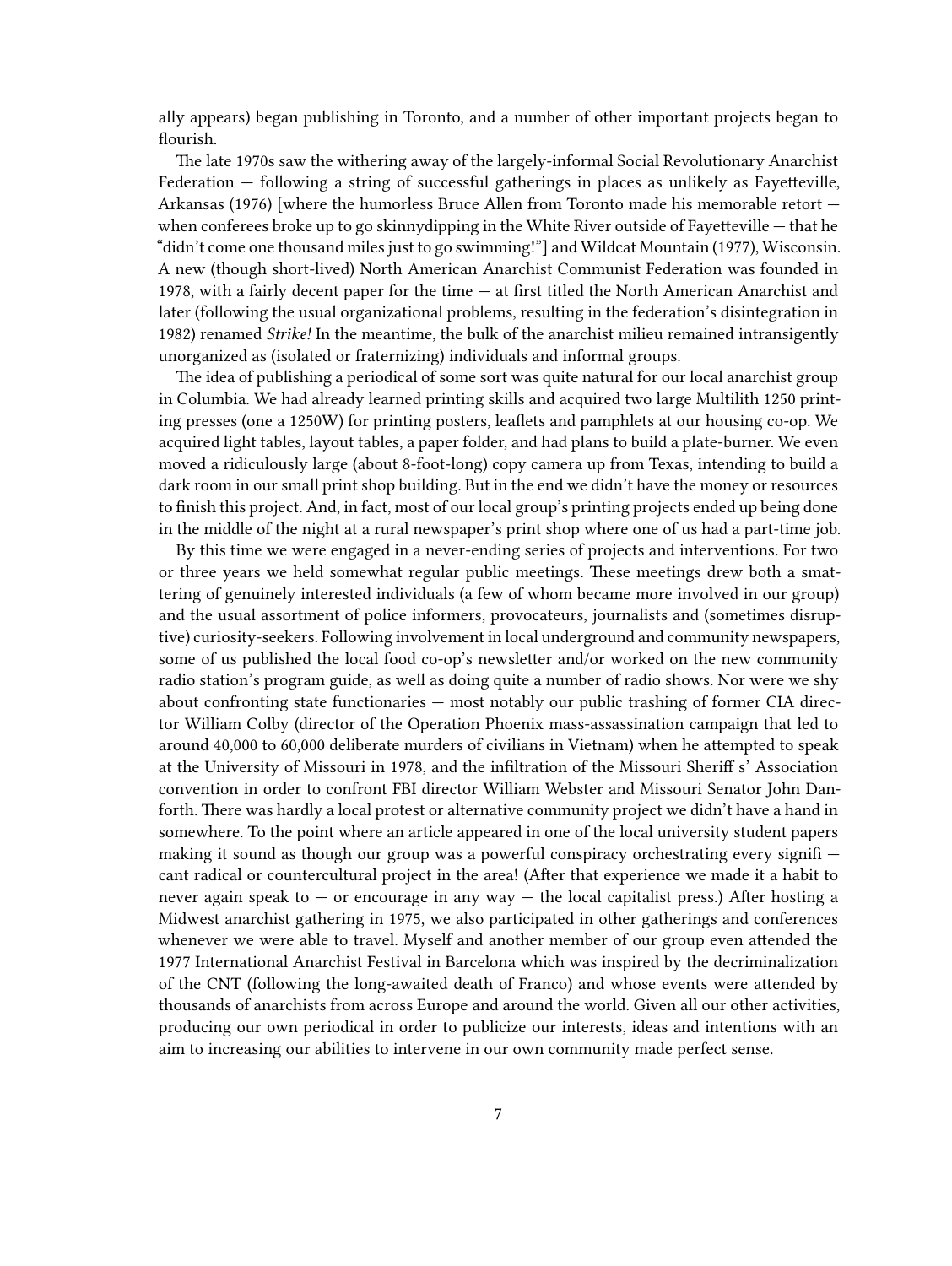#### <span id="page-7-0"></span>**The beginnings of** *Anarchy* **magazine: 1980–1989**

The idea took hold. Submissions, participation and donations were solicited. A unique name was developed. "Anarchy" was chosen for its clarity, and because it was available since the longrunning London *Anarchy* magazine had by then completely stopped publishing and — especially in the U.S. — was fading from memory; "A Journal of Desire Armed" was chosen for its poetry, its emphasis on everyday life, and as a strong hint that we were interested in far more than traditional leftist politics, economics and ideologies. We wanted it to be especially clear to everyone that *Anarchy* would be wickedly opposed to the boring moralism of political correctness. A first, tiny issue of an amateurish, very quirky, fourpage streetsheet was produced in the Winter of 1980 to be freely distributed around town. We described it in the masthead as "an irregular publication of the Columbia Anarchist League, an anti-profit, anti-capitalist organization of local anarchists dedicated to catalyzing the creation of a more libertarian world." Unfortunately, although we had plenty of experience by then with working on local projects and publications, we didn't really have much of a clue about how to create something that would allow us to engage effectively with people as anarchists in our local community. But even with very little response to the first issue, we had no doubts about continuing. A second issue appeared shortly thereafter in March, following which we decided that 500 or 600 copies just wasn't enough to reach all the people we wanted to reach. And, anyway, neither was an 8-1/2"x11" newsletter-format street-sheet impressive enough to attract the attention of all that many people.

Our sights turned to producing a consistently non-ideological anarchist tabloid with enough space to get more of a message across to the local population, including news coverage of the international anarchist movement, reviews, fiction, and a changing mixture of cultural, political and economic criticism. However, we soon figured out that there was no way we could afford to publish anything more than a very irregular four or eightpage tabloid with our then-current low wages working relatively unskilled jobs. Especially not when we preferred giving *Anarchy* away for free. So I decided it was time to go back to school in order to acquire a degree that could help me land tolerable jobs paying enough to support the publication of a real newspaper. (Earlier at college I had ended up studying philosophy, with the intention of definitely not doing anything that would help get me any sort of mainstream job.) Unexpectedly, an opportunity for me to go back to school in the health field turned up by accident, leading me to quit the collectively-owned and -run restaurant I had recently organized, even though I had been enjoying my time there.

Although we had planned to continue publishing regularly while I was taking classes, the reality of being a full-time student while working part-time and participating in all our other usual projects meant that at first the tabloid version of *Anarchy* appeared very infrequently. A fairly uninspired issue #4 appeared after a long hiatus, notable mainly for publication of an amazingly longwinded rant by Kathy Fire (an anarchist-feminist musician) critical of a call in a previous issue to disarm police. Issue #5 (February 1983) was the "Punk Anarchfesto"/"Punk in AnarColumbia" issue, reflecting the relatively new entrance of punk bands and culture into the area, along with the inevitable combination of anarchist anti-politics and punk music on local radio shows. The issue also featured Noa's essay "The Cripple and the Man," a personal call for the radicalization of the everyday life of marginalized cripples and creeps, suggesting that *Anarchy* was definitely interested and willing to explore aspects of radicalism usually ignored elsewhere — or dismissed in a moralistic way. Despite our original intention to publish a free, locally- oriented paper, already by the publication of this issue we had begun offering subscriptions (at a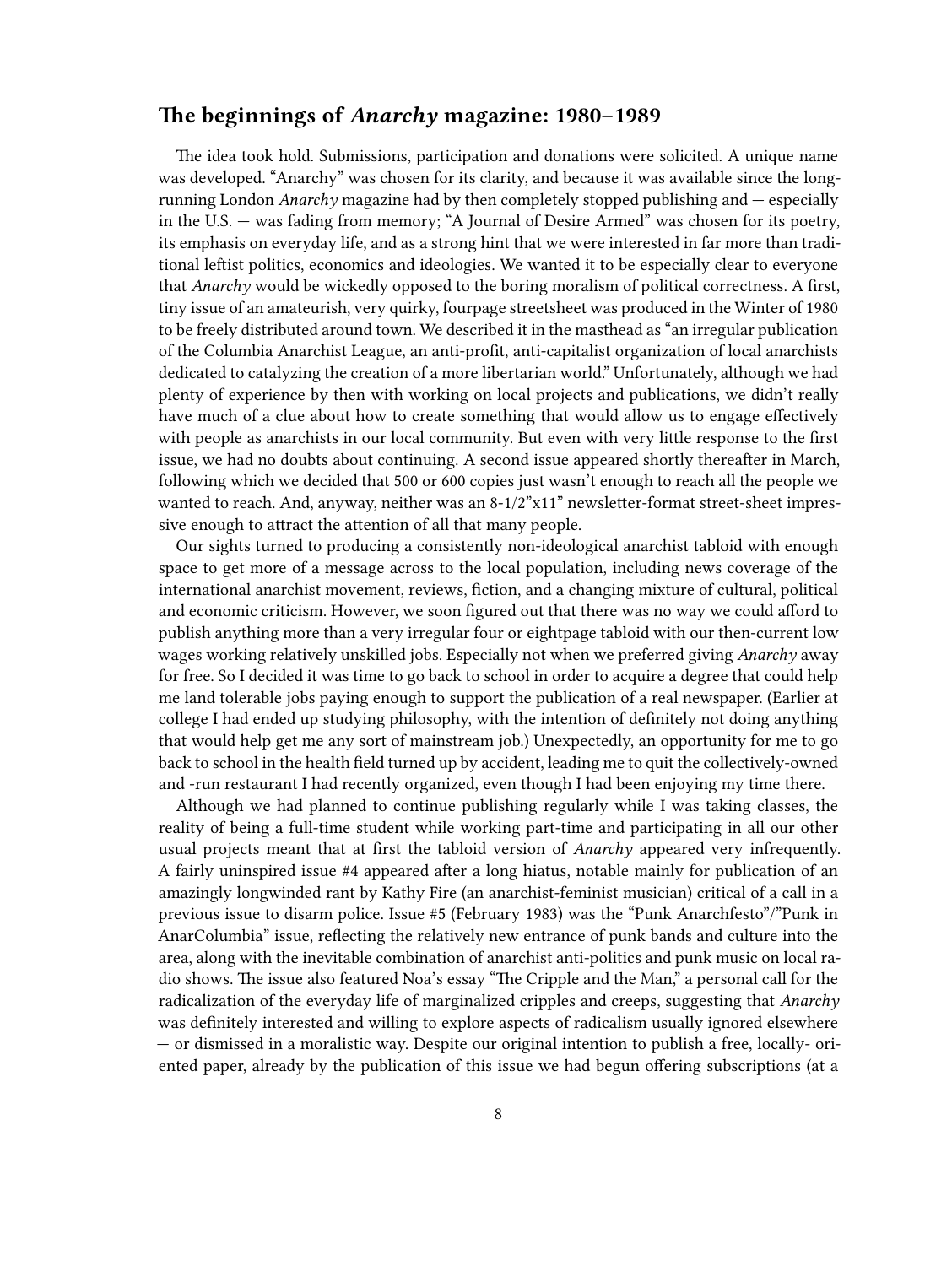paltry \$3/6 issues to off set the cost of postage) because of the (for us) surprising demand for the magazine that began showing up from other places across North America.

After another long wait (following the initial shock of finishing school again only to find myself working an exhausting night shift job that left me with little energy to work on a publishing project), it was time to reorganize our editorial and production process for publishing more regularly. And, in fact, the sixth through the eleventh issues were published on a monthly to bimonthly basis from August 1985 through April 1986, before we settled back to a more sustainable quarterly to semi-annual schedule. The look of the publication began to slowly improve. The content continued to avoid the more conventionally boring repetition of political and economic clichés, along with the backward-looking historical focus which so often makes radical periodicals unreadable. Following a second (smaller, invitation-only) Midwestern anarchist gathering held in Columbia in the summer of 1985, we published a four-page special issue of *Native American News* as an insert to *Anarchy* #6. Notable contributions to *Anarchy* by members of our group during this time included Diane Dekay's "Pornography & Female Sexuality" (in *Anarchy* #7), along with Julian Noa's "Eros Denied: A Culture against Untouchables" (also in #7) and "The Plague (Central America)" (in #9), plus my own series of short articles (originally written for the co-op newsletter) collectively titled "Cooperation is Anarchy" (#9). (From the start of *Anarchy*, my own writing appeared under the pseudonym of Lev Chernyi until I dropped that name with publication of issue #32 in 1992.) Notable reprints from elsewhere included Bob Black's seminal synthesis, "The Abolition of Work" (in issue #8), and several Gerry Reith stories from *Neutron Gun*. With the tenth issue we started our first serialization — of the new English translation of *The Papalagi*, a book of collected speeches attributed to a Samoan chief (but actually written by a German anthropologist) which apply a sort of reverse-anthropological critique of European civilization from an indigenous perspective. Issue #10 also included a newly revised and muchenlarged version of the Columbia Anarchist League's statement of principles, then titled "As We See It" The statement was modeled loosely after the British Solidarity Federation's statement by the same name, though it owed more to the influence of Max Stirner, Raoul Vaneigem and the Situationist International than to the Solidarity Federation's rather pedestrian vision of libertarian socialism.

In order to reach as many people as possible throughout the local area we devoted a lot of time and energy to developing several forms of intensive local distribution. Besides the usual practice of placing bundles of the paper in the few sympathetic local businesses and gathering places that allowed it, we put a (free) paper machine outside the local co-op's front doors, we handed out a thousand or so copies of each issue at the university, and at every appropriate public event, and we began rolling up copies of the magazine (usually about a thousand bundles of two or three subsequent issues at a time) to toss out from the back of an old flatbed truck onto the lawns in different sections of Columbia. With each new issue that came out we'd cover a new section of town, until we were back to the beginning and we'd start over again. Expanding on this to cover the rural countryside, we also started sending copies out to the Post Office rural routes around the city, with the aim to eventually get copies to every address in the entire county. We started with Rural Route 1 and worked up to probably RR 4 or RR 5 before deciding that we no longer had the time or money to continue it. However, in 1986 prior to stopping this latter distribution strategy led to complaints from three upset rural residents around the county to the Postal Service demanding that *Anarchy* magazine be banned from the mail, or that its staff should be prosecuted for its content. Local postal workers twice procured extra copies of *Anarchy* by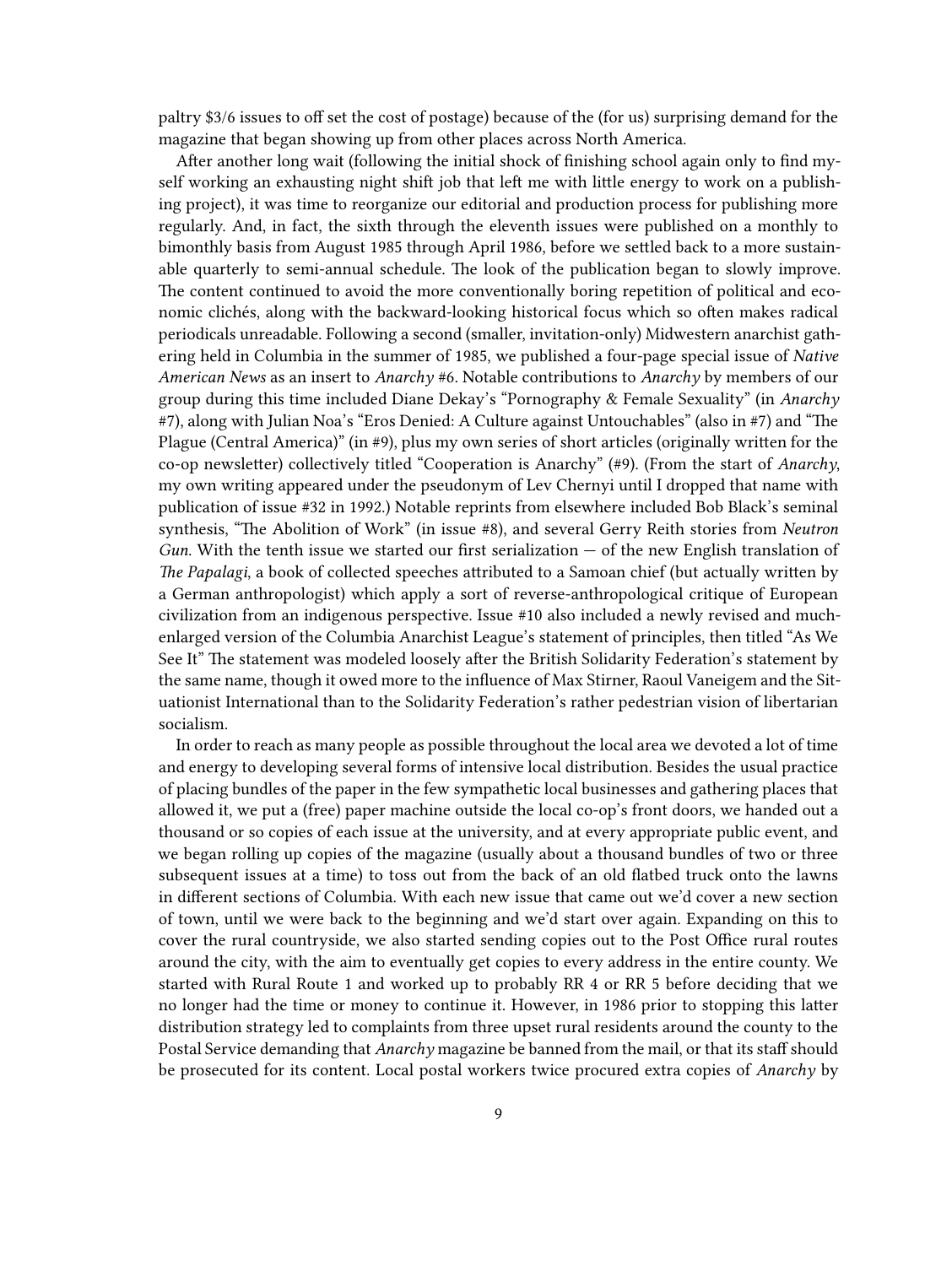lying about the purpose in order to send them on to postal inspectors in Kansas City. The first we heard of this was when one of the daily newspapers in Columbia reported on it. It turned out that the first batch of magazines sent to the Kansas City Postal Inspection Unit was "lost in the mail," requiring a second batch to be requested. Ultimately, postal inspectors reluctantly decided that the periodical was neither obscene nor advocating violence, and were forced to continue delivery.

1986 was also the centennial anniversary of the infamous Chicago Haymarket Affair, as well as the 50<sup>th</sup> anniversary of the Spanish Revolution, both of which led to the call for a continental anarchist gathering. Our Columbia, Missouri group attended the gathering in Chicago, along with three or four hundred others, making it the first of four increasingly massive and exciting gatherings culminating in the San Francisco gathering of 1989. We celebrated the summer of 1986 by co-publishing *Anarchy* #12 with our nearby Kansas friends' *The Gentle Anarchist* #12, distributing the double-issues to each others' mailing lists. Th is double-issue, at 24 pages total, was our biggest issue to date, and also the first issue with a contribution from Anti-Authoritarians Anonymous, a simple détourned comic titled "The War of Dreams," critical of the political left. It also included our second reprinting of a hard-hitting Bob Black essay. "Let us Prey!" is brilliantly critical of the incoherence of the left in the context of its responses to new-right, Moral Majoritystyle organizing of the time. Among other things, in "Let us Prey!" Black argued that "A leftist is someone who shoots himself in the foot once he gets it out of his mouth."

We finished up the year with a "Weekly World Anarchy" parody issue (#13), though it's kind of hard to parody something (like the *Weekly World News*) that is already so ridiculous. One of our cover headlines read: "New study reveals four out of five Americans prefer Violence to Sex: Nine out of ten prefer Slavery to Freedom," while the top banner proclaimed: "Smash the State! Have a Nice Day!" Th is issue also included a reprint of Murray Bookchin's "Theses on Libertarian Municipalism." Although Bookchin had been lecturing and publishing for over twenty years while identifying himself as an anarchist, his infl uence had remained peripheral since his primary concern seemed to be with ecological and green politics rather than with any sort of genuinely eco-anarchist approach. His venture into libertarian municipalism appeared intended at least in part as an overture to an anarchist milieu which had largely ignored him — in the context of an increasingly co-opted environmentalism and green political reformism that could no longer be stomached even by Bookchin. About this time the doyen of the West German Greens, pacifist Petra Kelly, showed up in Columbia for a lecture on the Green Party with her (former-general) partner/sidekick Gert Bastian. With a sensitivity for audience proclivities shown by politicians everywhere, Petra (and Gert, when prodded) gave people a glowing picture of the German Greens with the usual generalities, refusing any genuinely self-critical analysis. In order to draw out a bit more truthfulness concerning the divisive, anti-radical politics being whitewashed in their presentation, I asked whether the German Greens were showing any solidarity with the Berlin autonomists and squatters (still very active at the time). Green ex-general Bastian was unable to control himself, spitting out in disgust, "They are our *enemies*!" Petra Kelly tried to calm him down and put a slightly more conciliatory face on this conflict, saying that the Greens were quite willing to work with them, but first the squatters needed to abandon their confrontational tactics. A few years later, in 1992, Kelly and Bastian were both found dead, killed by Bastian's own gun, most likely a murder-suicide.

At this time we began realizing that  $-$  as fun as it often was confronting the manifold idiocies and contradictions of local liberals and conservatives, Christians and greens — there would never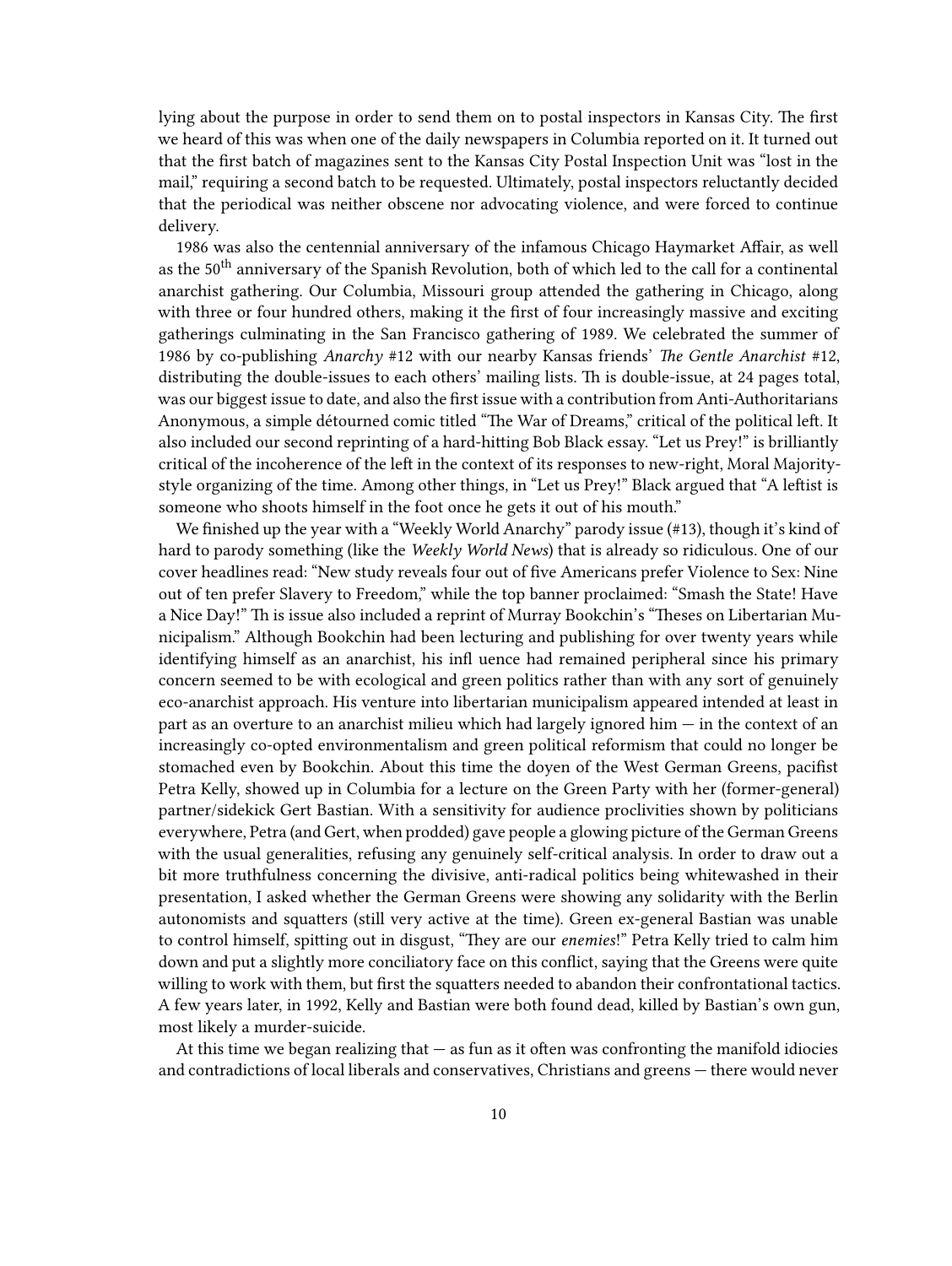be a large enough number of local people interested to justify publishing a bimonthly tabloid primarily devoted to this purpose. At the same time the magazine was attracting the attention of more and more radicals from around the country, and even that of anarchists in other countries. Although our original intention was to encourage a dialogue in our letters column with local people, the number of letters from out-of-town kept increasing, while too much of the local response tended towards the brain-dead regurgitation of conservative and/or Christian banalities. How many times is it worthwhile to print and respond to letters urging naive belief in the rotting corpse from Nazareth?

Several changes starting with issue #14 in the Summer of 1987 marked the beginning of a new trajectory for *Anarchy*. The most easily notable was the introduction of some color to the publication's covers, including our first full-color art work by Phil Lollar, which appeared on the back cover of that issue. We increased the number of pages (up to 28 pages with issue #14 and 32 pages with issue #15). We increasingly began asking important, recognized anarchist writers to reprint their work and/or contribute to the magazine: Noam Chomsky's "Intervention in Vietnam and Central America: Parallels and Differences" appeared in #14. We devoted a growing amount of space to a direct dialogue with readers in our letters column. And we published the first piece submitted by the ever-controversial John Zerzan, "Vagaries of Negation," at a time when his contributions were beginning to become less welcome in the *Fifth Estate*, which had been publishing much of his most important work.

The expanding dialogue with Anarchy readers was important to me at the time and has remained especially important to me throughout the magazine's life. Open, common space for differing opinions from within and without the anarchist milieu to appear (without censorship or manipulation), be read or heard, and for dialogues to develop, is an essential requirement for the growth of our mutual understanding. Before *Anarchy* was conceived, our means of public communication in Columbia were limited to our personal voices; personal efforts like leafleting, holding signs, postering or graffiti-writing; and writing letters to the local newspaper or other publications. While all of these means of communication have their uses, it didn't take long to discover that the main local daily newspaper (and other publications) would often (arbitrarily) refuse to print letters or would change the wording to make them appear unintelligent or worse.

Beyond the local press, I was somewhat as tounded to find various forms of censorship and manipulation throughout much of the more general radical press and the specifi cally anarchist press from the 1970s to the present. Many times I have personally written letters that have been refused publication, to the point that I seldom bother writing letters anymore, assuming that many — or even most — won't ever appear. I especially recall about this time writing a corrective letter to the semi-libertarian ecological newsletter *Synthesis*, which had published — without any comment — a completely scurrilous accusation from (a local Missouri) would-be green-politician, David Haenke, charging that anarchists have historically committed genocide and now engage in "ecocide." My letter was apparently refused on the grounds that challenging Haenke's vicious libels would be "a personal attack" and such "attacks" were not allowed in the newsletter!

In another bizarre example, for years I have read *The Match!* and encouraged others to read it and its publisher's other work. But the publisher, Fred Woodworth, has over decades' time taken an increasingly antagonistic attitude towards Anarchy magazine — to the point of lately making lunatic charges based on nothing at all that Anarchy receives funds from the CIA and/or FBI! Before Woodworth had degenerated to this current level of insanity, Fred acknowledged to me by mail that he would never print any reference to the address of *Anarchy* magazine that might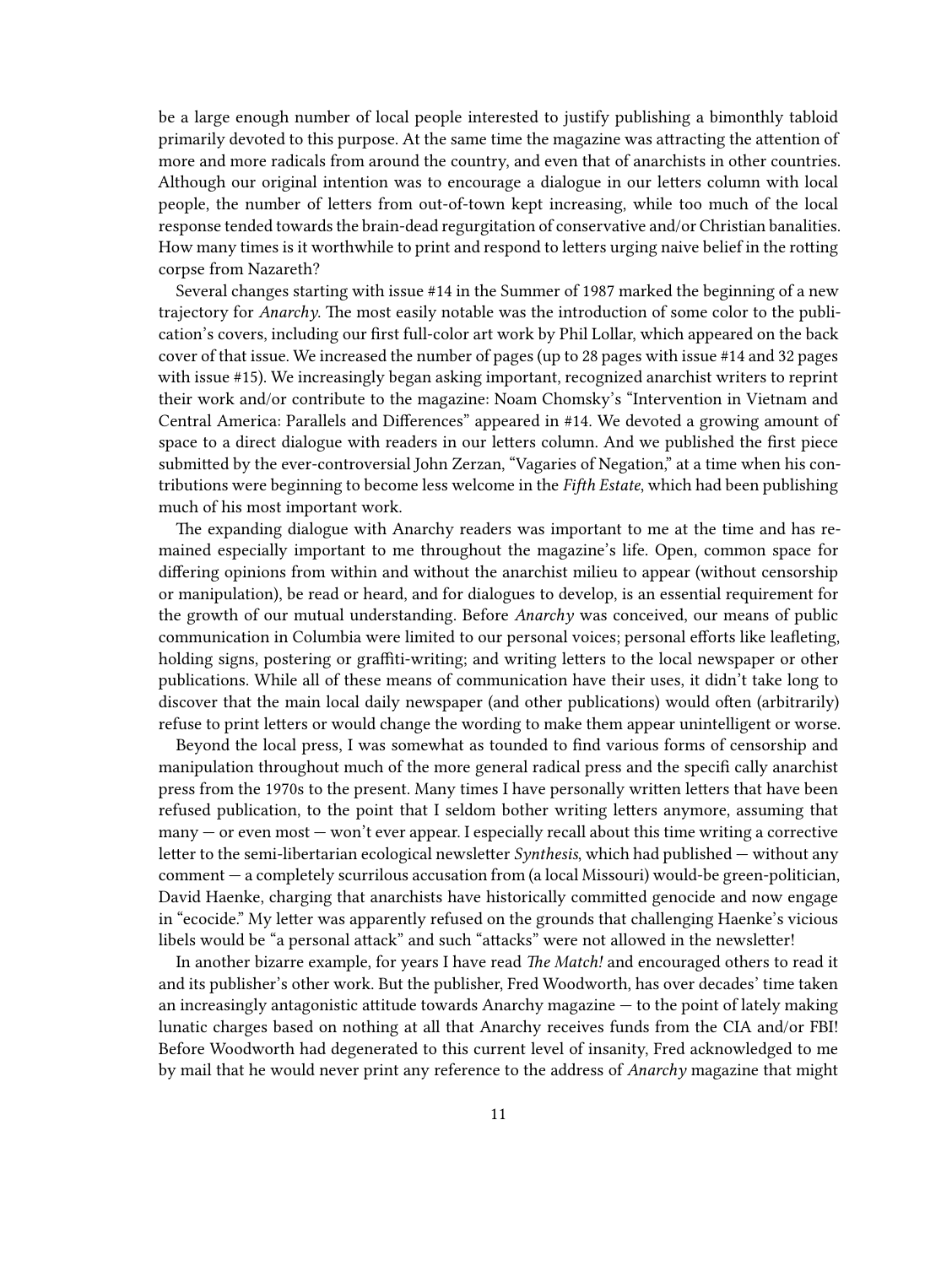allow readers of The Match! who hadn't seen it to make up their own minds about it. And, indeed, no letters that have mentioned the magazine's address have ever seen print in what he bills as "The World's Largest Letters Column"!

In response to a letter I wrote to the Canadian anarchist magazine, *Kick It* Over, supportive of the sex-positive feminist filmmaking of Lizzie Borden (whom KIO had interviewed) and critical of moralizing anti-porn feminism, Kick It Over refused publication because "…Men are always trashing feminists for not being radical enough & what you said had been said before" (though certainly not in the censored pages of KIO!

Although not on quite the same level, I've also had recurrent problems with the Fifth Estate (FE) regarding letters both in FE and in Anarchy magazine. Early on I was amazed to be told that since I'd written two interesting letters to FE between issues I would need to provide two different names for the letters if I wanted them both to be printed! I provided the names while shaking my head in disbelief. Although I've come across a similar phobia for publication of more than one letter from the same person in a single issue in other periodicals I've never been presented anywhere else with FE's novel solution! What has bothered me more about FE has been the recurrent attempts to pressure Anarchy magazine to censor letters critical of FE, along with promises that FE would in turn censor criticisms of Anarchy in letters to FE (and that FE had already done so)! Of course, this same type of pressure demanding that Anarchy magazine censor letters has also come from other places as well over the years, usually from individuals (sometimes prominent anarchist writers and publishers) who seem to be overly-sensitive to public criticism and apparently see no harm in taking away other people's chances to express contrary opinions wherever possible. Having had my own letters censored so often, in most cases for the most inane of reasons, my sympathies lie entirely with free speech and access to letters columns as unfettered as possible in the anarchist milieu. Most participants in the publication of this magazine have agreed with this stance, consistently preferring integrity to censorship, and as a result Anarchy's letters column has been consistently one of the most open, honest and responsive in the North American continent and probably anywhere else as well.

Whether because of the ever-popular/everhated open letters column, the increasingly colorful covers, the steadily improving design and content and writing, or the consistently honest and irreverent attitude expressed throughout the magazine (or a combination of all of these), its popularity across North America began taking off at this time. The orientation of the magazine was consciously changed from an attempt at a local dialogue to a more outward focus on the national and international radical milieu. Issue #15 in the Winter of 1988 included first attempts at "Alternative Media Review" and "Anarchist Media Review" sections of the magazine featuring a prophetic review of the fi rst issue of *Z Magazine* and a number of anarchist periodical reviews. Along with the encouragement of discussion in the *Anarchy* letters column, this magazine is also justly acknowledged for its now long and effective commitment to promote and provide information on the anarchist press in general. Th is is currently our 18<sup>th</sup> year of zine and magazine reviews. And given the consistent scope, accuracy and coverage of our reviews, at this point anyone doing research on the history of the last couple decades of the North American anarchist milieu could do far worse than starting with a survey of the anarchist press in any given year as revealed in *Anarchy* reviews. During the last two decades I can personally attest that no anarchist publication was ever intentionally avoided or ignored. A genuine attempt has consistently been made to comprehensively cover the entire range and breadth of the continental anarchist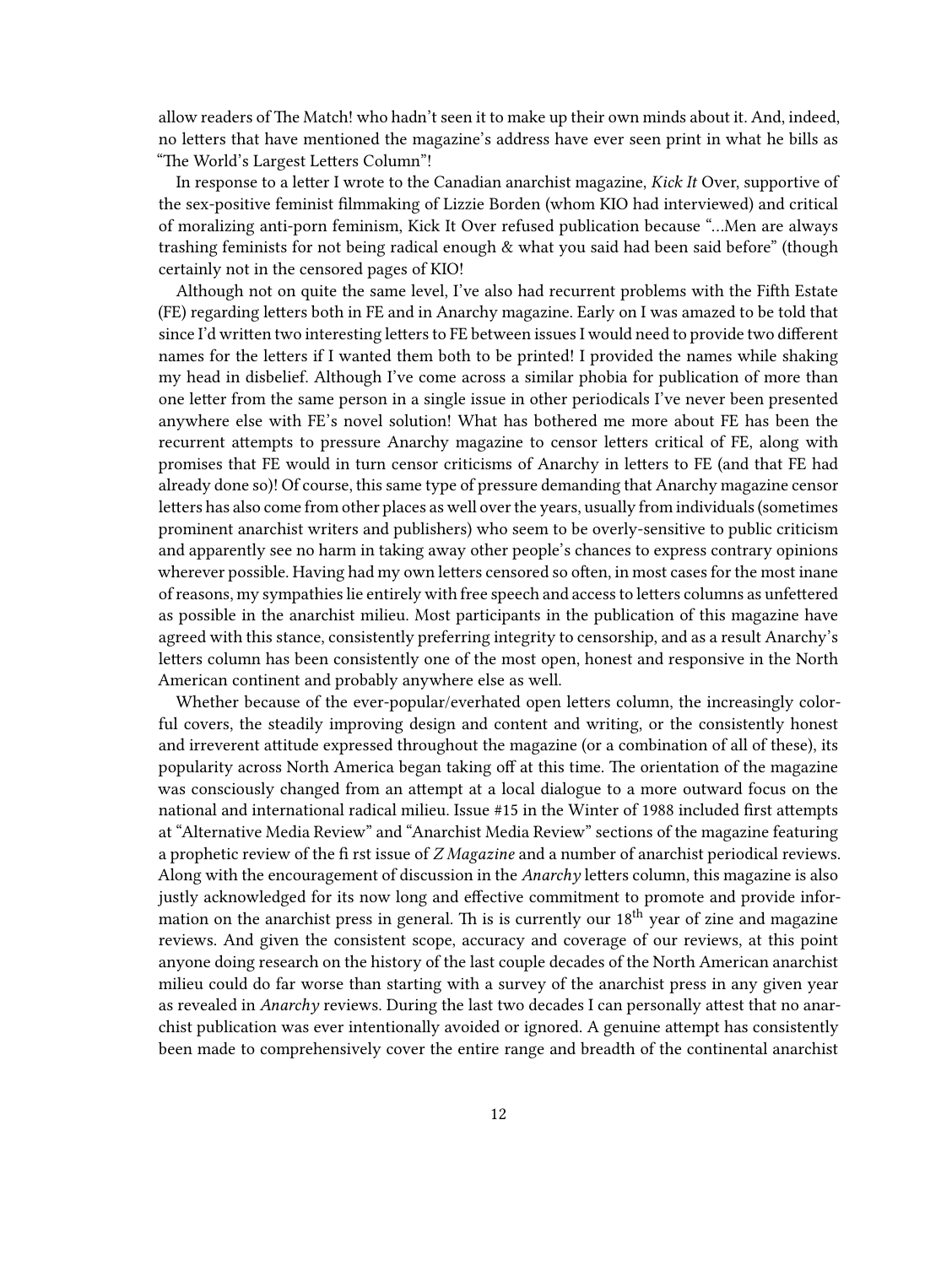press, subject only to the limits of our time and the publications interested in sending us their materials.

Besides the reviews, issue #15 featured the reprinting and substantial expansion of a previous exchange of articles on anarchy and religion written by Fred Woodworth, Jay Kinney and myself, which had first appeared in several issues of the defunct paper *Strike!* This was the first issue to include an expanded masthead box including the press run (7,000 copies) and a list of magazine staff (9 people at the time) under the heading of "Editorial Advisory Group." With this issue the subscription price doubled from \$3.00 for 6 issues to \$6.00 and a goal of 2,000 subscribers was established in order to turn the magazine into a self-financing project. The following issue (#16) in the summer of 1988, focused on feminism, sexuality and pornography, along with continuing the discussion of anarchy and religion between Jay Kinney and myself begun in the previous issue.

At this point the *Anarchy* production and editorial collective decided to make a significant change in format for the paper from tabloid newspaper to tabloid magazine in order to make it much more possible to distribute in book shops and on newsstands. Since issue #17 the magazine has focused primarily on distribution through newsstand sales rather than through our original focus on giving away as many copies as possible in as inventive a way as possible, or our subsequent focus on obtaining enough subscriptions to pay for publication. I had always assumed that it would be nearly impossible to get space on mainstream bookstore shelves, especially on chain bookstore shelves. After all, if it could be done surely someone else would have been doing it!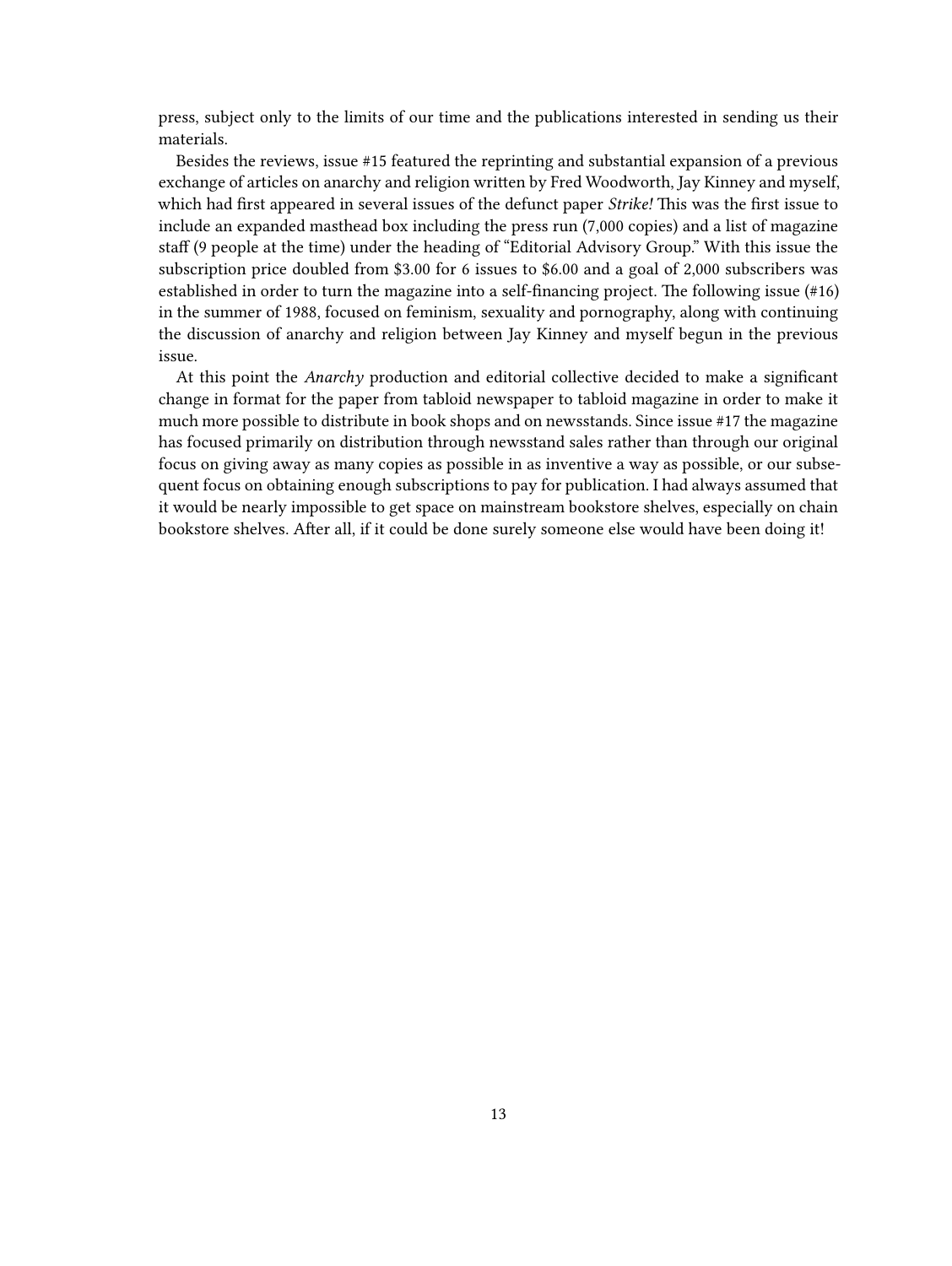At this point in 1988 the Anarchy production and editorial collective decided to make a significant change in format for the paper from tabloid newspaper to tabloid magazine (a tabloid-size format that has been trimmed and stapled) in order to make it much more possible to distribute in book shops and on newsstands. From a beginning with issue #17 the magazine eventually increasingly focused on distribution through newsstand sales rather than our original focus on giving away as many copies as possible in as inventive a way as possible, or our subsequent shortlived focus on obtaining enough subscriptions to pay for publication. I had always assumed that it would be nearly impossible to get space for an anarchist publication on mainstream bookstore shelves, especially on chain-bookstore shelves. After all, if it could have been done surely someone else would have been doing it! So we started by looking for information on all the anarchist, or radical, or self-defined community and alternative book stores and newsstands that we could locate. We soon found that even a few of the better (and usually) larger mainstream independent book stores were interested in carrying the magazine as well. The main complaint we got was that the tabloid magazine format was too large for the magazine shelves in many of the stores. Thus the magazines would be put in the back where they were less visible, or there were problems with the tops of the magazines flopping over, obscuring the title. But the change to tabloid magazine format seemed to work well enough at first that we stuck with the large tabloid format, especially since many long-time readers reported that they liked the larger size more than a standard magazine format.

During this time a major change in production technique meant that instead of layout being done with the series of old electric typewriters (from a used IBM Executive to a Selectric to a fancy Brother typewriter with a diskette memory and a small selection of daisy-wheel typefaces), layout was now done with a primitive PC, a new IBM XT-clone that I built myself from mail-order parts (in 1988). This meant that we could now spend many fewer hours typesetting each issue, and no longer had to retype any columns for line-justification purposes as we had to do with the older electric typewriters. By this time collages by Freddie Baer were appearing on many of our magazine covers, a collaboration that would last many, many years. Almost every new issue included new contributors of news, essays, photos, comics and/or art work, since we made a conscious attempt to keep our pages open to anyone with something worthwhile and coherent to say and the competence to write, draw, construct or photograph it even if it required a critical response from us! There was increased coverage of Earth First! and eco-anarchist activities, as well as critical discussion of the ideologies of biocentrism, bioregionalism and deep ecology. John Zerzan became a regular contributor, especially with his new column, "The Nihilist's Dictionary," which made its debut in issue #17 (Fall/Winter 1988–89) on the subject of "Niceism"! (The issue also included my critical review of his first and most important book, *Elements of Refusal*.) Laure Akai began contributing her column "A's for Attitude" (at first, under the pseudonym of L. Fulltime) in issue #18 (March/April 1989). And Feral Faun began contributing his "Feral Revolution" column (later renamed "The Iconoclast's Hammer") in issue #19 (May-July 1989) We introduced an "Anarchy Contact Network" column that ran in each issue with an increasing number of listings (27 by issue #24) of people and groups interested in the "growth and development of a post-situationist, anti-ideological revolutionary tendency." Amazingly, the discussion on anarchy and religion continued to fill pages and pages of several different issues, including Feral Faun's critical essay, "The Quest for the Spiritual" in issue #17. And coverage of the controversies surrounding the series of continental gatherings continued to build from the 1986 Chicago Haymarket Centennial gathering and the 1987 Minneapolis gathering to the 1988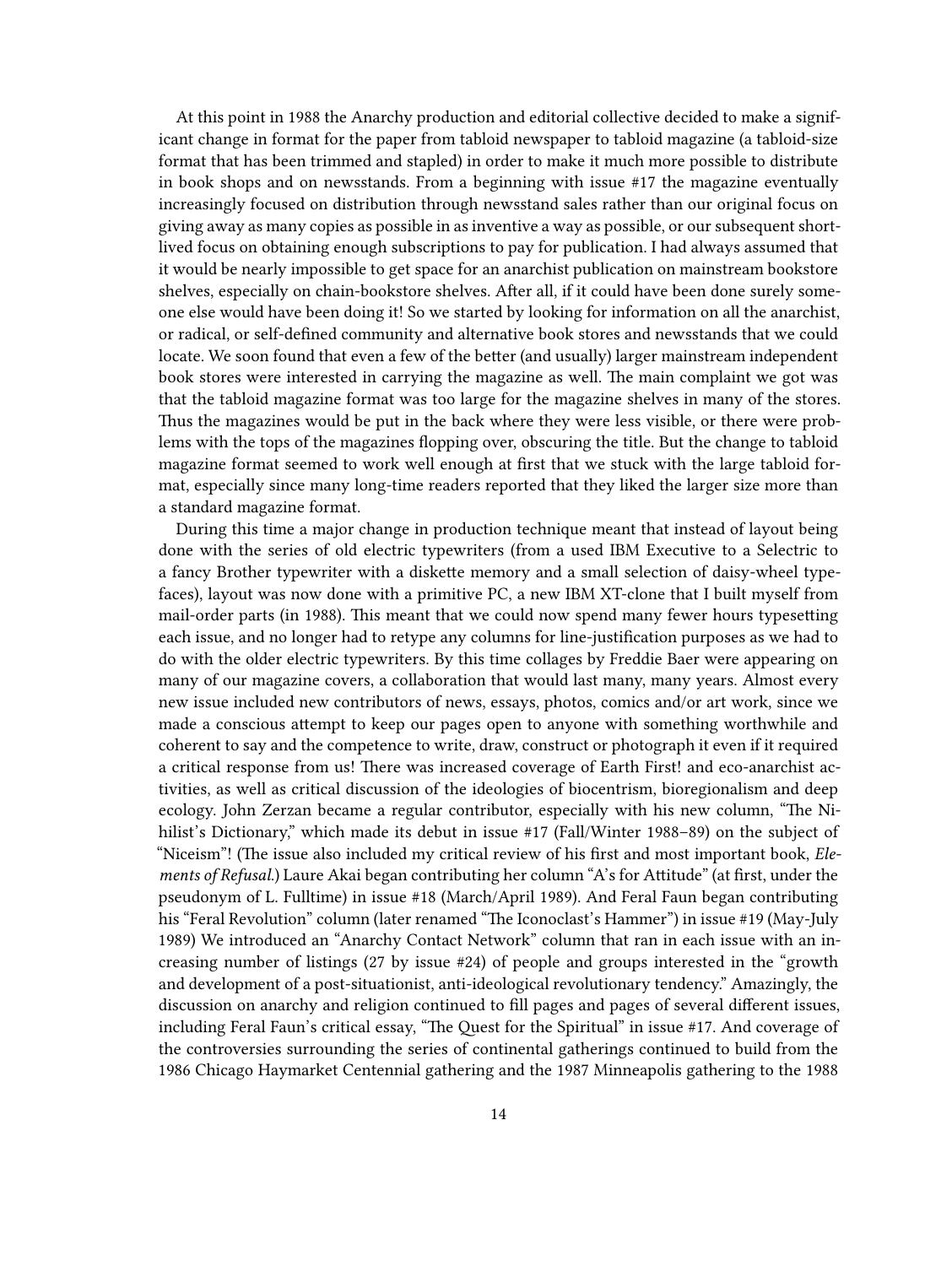"Anarchist Survival Gathering" in Toronto and the 1989 "Without Borders" San Francisco gathering. This coverage included publishing the results of the "Another Heresy" survey concerning the annual gatherings in issue #19.

Although the magazine collective had never been shy about tackling touchy subjects any time in its history, the children's sexuality theme of issue #19 (May-July 1989) was still a shock to some readers. Besides the now usual mix of radical and anarchist news, alternative and anarchist media reviews, columns, the serialization of The Papalagi, and an oversized letters column, the children's sexuality issue featured a chapter from Richard Walters' Sexual Friendship book titled "Save the Children," a too-often suppressed view from the other side (the child's) of the adult/child sexual divide, reviews of Walters' Sexual Friendship and the wonderful picture book for children titled "Show Me!" (these days it is insanely suppressed only in the us as child pornography), along with Laure A.'s concise essay on "Sexuality and the Mystique of Innocence." The views expressed in this are exemplified by the text of a Tuli Kupferberg comic on the opening page of the issue's feature section: "I know how to get rid of pornography in one fell swoop…Permit the free expression of adolescent sexuality."

The first decade of *Anarchy* magazine ended with a double-issue on "Relationships" (#20-21/ Aug.-Oct. 1989) which also featured some excellent fiction by Laurie Ulster and Kevin Keating ("The Man in the Box") and with issue #22 (Nov.-Dec. 1989) reporting on that summer's San Francisco "Without Borders" conference. The "Relationships" issue included Feral Faun's controversial "To Have Done with the Economy of Love," Richard Walters' "Whatever Happened to the Sexual Revolution?" and Isaac Cronin's "Jealousy," along with a discussion on "Monogamy or Non-Monogamy?" The issue also included as a 4-page insert a large-format reprinting of a then newly enlarged and updated version of the Columbia Anarchist League's very popular "As We See It!" (which was also published concurrently in an independent edition with a substantial print run). And the issue was also notable for the density of Mikell Zhan's compelling photography. We managed to haul a couple thousand copies of this issue to San Francisco in order to give them away freely at the continental "Without Borders" conference. Although we already gave away a substantial number of each issue to prisoners, we thought all the efforts that had gone into the successful run of continental gatherings deserved such a gesture as a show of our support. And, of course, it also meant that many anarchists who would otherwise (for whatever reasons) never think of paying for the magazine actually got to look at it, read it, and find out for themselves what they had been missing. We started a serialization of Raoul Vaneigem's *Revolution of Everyday Life* in Anarchy #22, the last issue of 1989. The Papalagi serialization had ended in the previous issue and Vaneigem's situationist analyses seemed for some of us to elegantly summarize some of the most important themes of contemporary revolutionary theory and practice. Our serialization of his work helped introduce it to many more new readers, and its North American publisher, Left Bank Books, commented that its appearance in Anarchy was one of the reasons the book became increasingly popular on this side of the Atlantic. In fact, long after its serialization was completed, C.A.L. Press still distributes the book and we still receive appreciative comments from people who first read chapters many years ago in *Anarchy* magazine. Issue #22 also featured a wonderful critique by Janos Nehek titled "In Search of the New Age: The Infinite Egress of You," and Will Guest's incisive "In the Wake of the Exxon Valdez: World Capitalism and Global Ecocide." And it introduced the first issue of a companion periodical, *North American Anarchist Review*, initially published as a 4-page insert. *North American Anarchist Review* was "a semi-annual tabloid primarily intended to let the libertarian community know about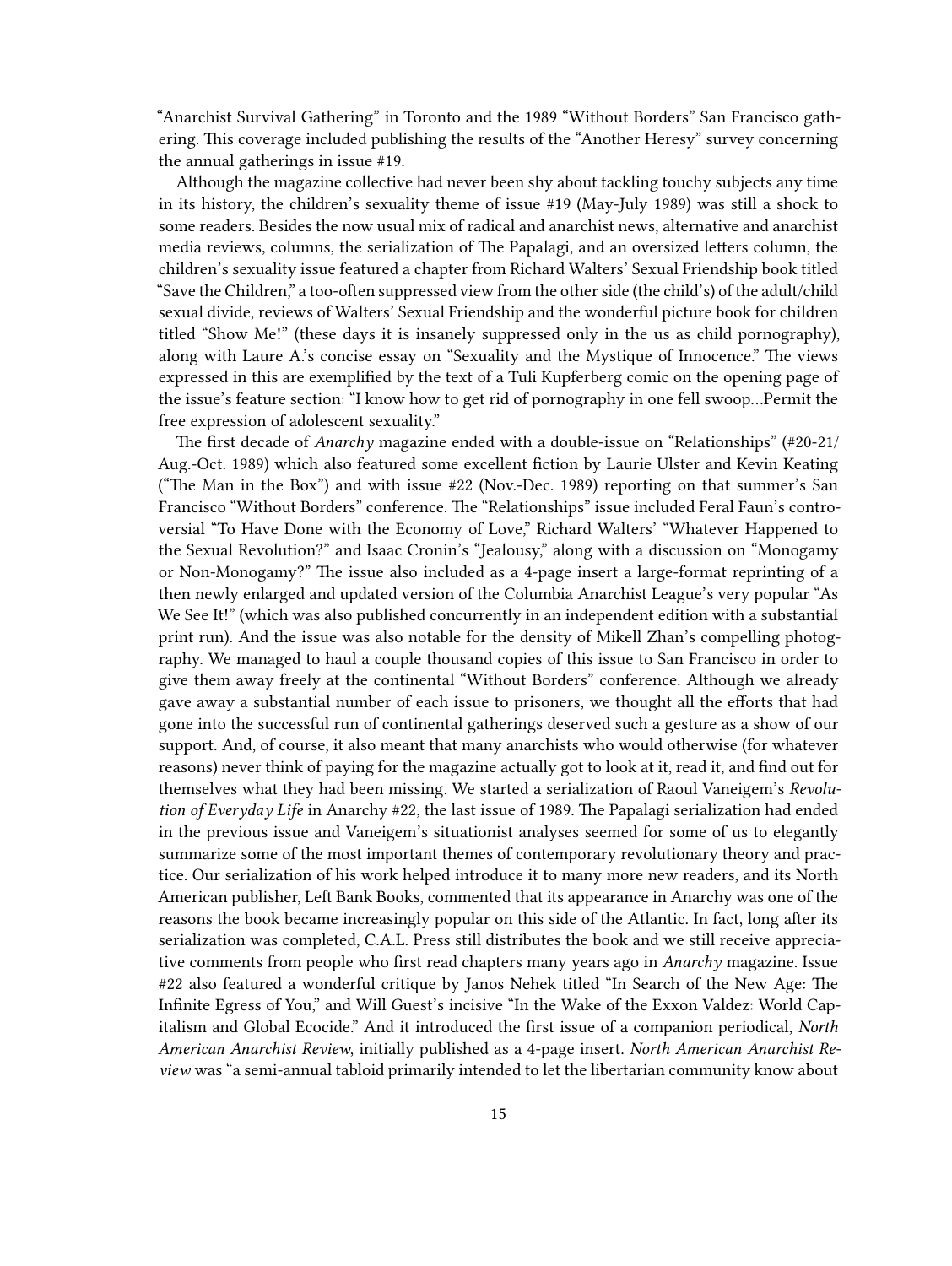interesting new books, journals and publishers." Inspired by the British New Anarchist Review, it was intended as a free, editorially-independent, stand-alone periodical which would also be included as an insert in Anarchy magazine in order to increase its circulation. At a time when Anarchy magazine's circulation was increasing steadily (especially its subscriptions, which had quintupled during the preceding year), it seemed like an optimal point to pursue our long-time support for anarchist publishing in a new direction — focusing on books rather than periodicals. My "Anarchy Notes" column from issue #22 summed up the situation following our first decade of publication:

For those who've been involved in the last 20 year's rebirth of the North American anarchist movement the changes have been both remarkable and inspiring, as well as at the same time disappointing. Much the same could also be said for the simultaneous rebirth and resurgence of anarchist movements in other areas around the world. The contrast between the almost total isolation and demoralization of anarchists in the late '50s and early '60s with the current visibly growing movement is now undeniable even for those who wish it wasn't so. Not so long ago only a relative handful of anarchists continued a feeble struggle to maintain any sort of real presence and identity during the worldwide eclipse of anarchy as a historical movement. While now anarchists around the world are once again poised at the edges of the immense possibilities for genuine social change that have opened up since the '60s.

"Yet, both theoretically and practically the anarchist movement is nearly as impoverished as all the other sociopolitical movements that clamor for converts and cadres. Most anarchists are too easily seduced by all the various traditional leftist myths. While many of the rest are mystified in their turn by self-destructively ultra-marginalist reactions to them. Still, it seems to be increasingly obvious to a growing number of anarchists that this situation calls for a re-thinking of the entire anarchist project. We see this as both a positive sign, and as a central aspect of our intentions in publishing this journal." My own personal vision for *Anarchy* involves using its pages to both re-think a genuinely radical critical theory of the person, society and nature, as well as to assist in the reinvention of a truly anarchic social practice. Because of this orientation, my overall perspective as it is expressed in this journal will remain highly critical towards the anarchist movement (and the other, even less-advanced social movements) because we not only can, we must do better if anarchy is ever going to present a serious alternative for more than those on the margins of society. As far as I am concerned, the pathos of self-congratulation can be left for those who have never really aspired to any genuinely radical social change in the first place — like the new-agers, the social democrats, and most of those who call themselves greens. However, at the same time this does not mean that I think there is any future in merely cultivating contempt for everyone's (including our own) failures! Far from it. The point is to learn from our failures, not to denounce them from a position of feigned moral superiority.

"At this point the question becomes one of whether enough of us are interested in pursuing this line of development? If so, I expect that the current levels of support for this journal (which remain somewhat dismal considering the potential) will increase dramatically in the upcoming months — especially as they stretch into the years ahead. With more solid support from the anarchist community *Anarchy* could begin to pay for itself by the end-of the next year. And at that point we could pursue an expansion of the project: How many of us would like to see an exciting, well-produced, colorful and critical 48-page anarchist monthly in North America? What kind of effect could a 20,000 circulation anarchist journal have in encouraging the development of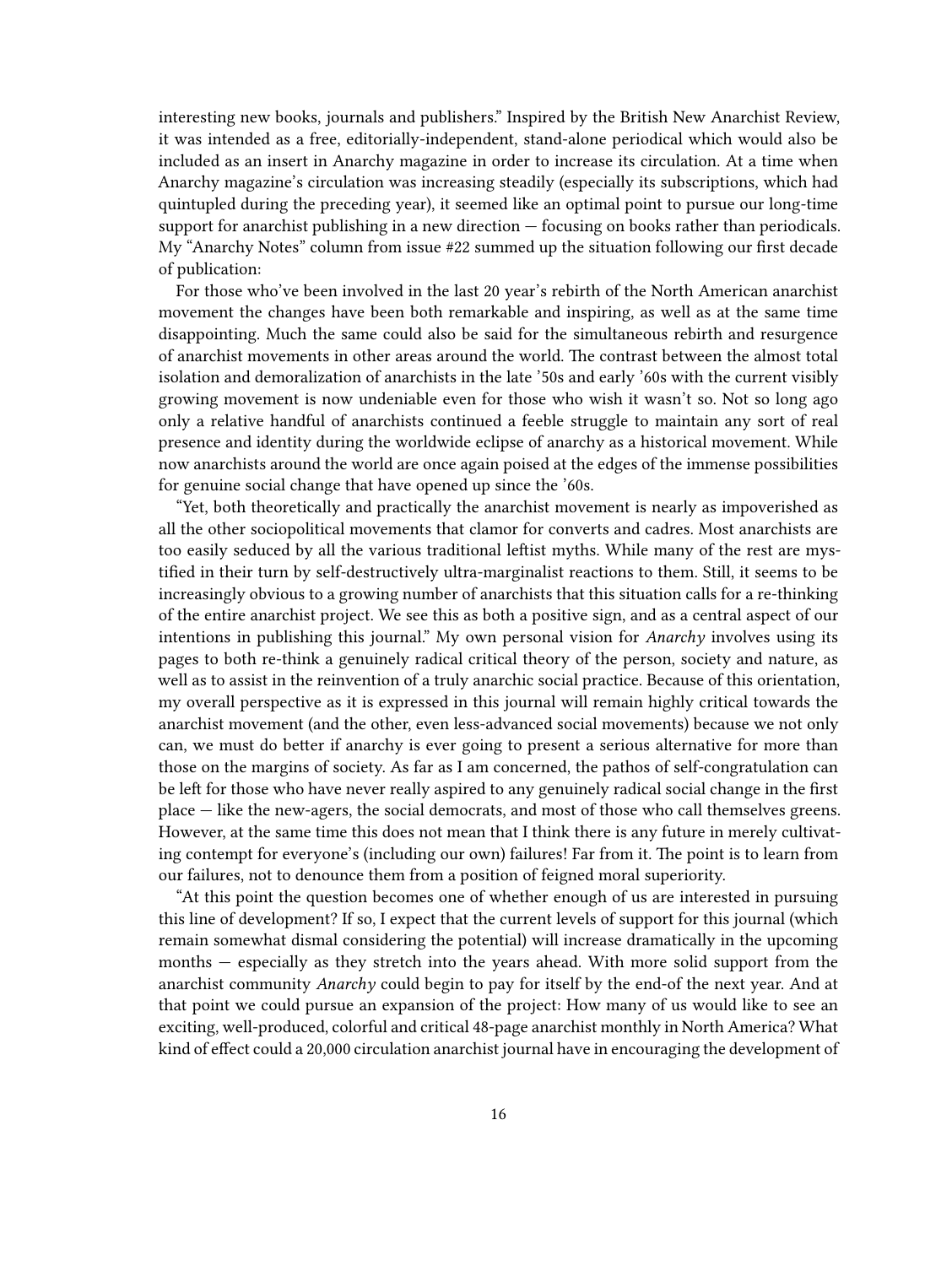a more widespread and challenging anti-authoritarian struggle, and a more critical and explosive libertarian culture? We'll never know if we don't try."